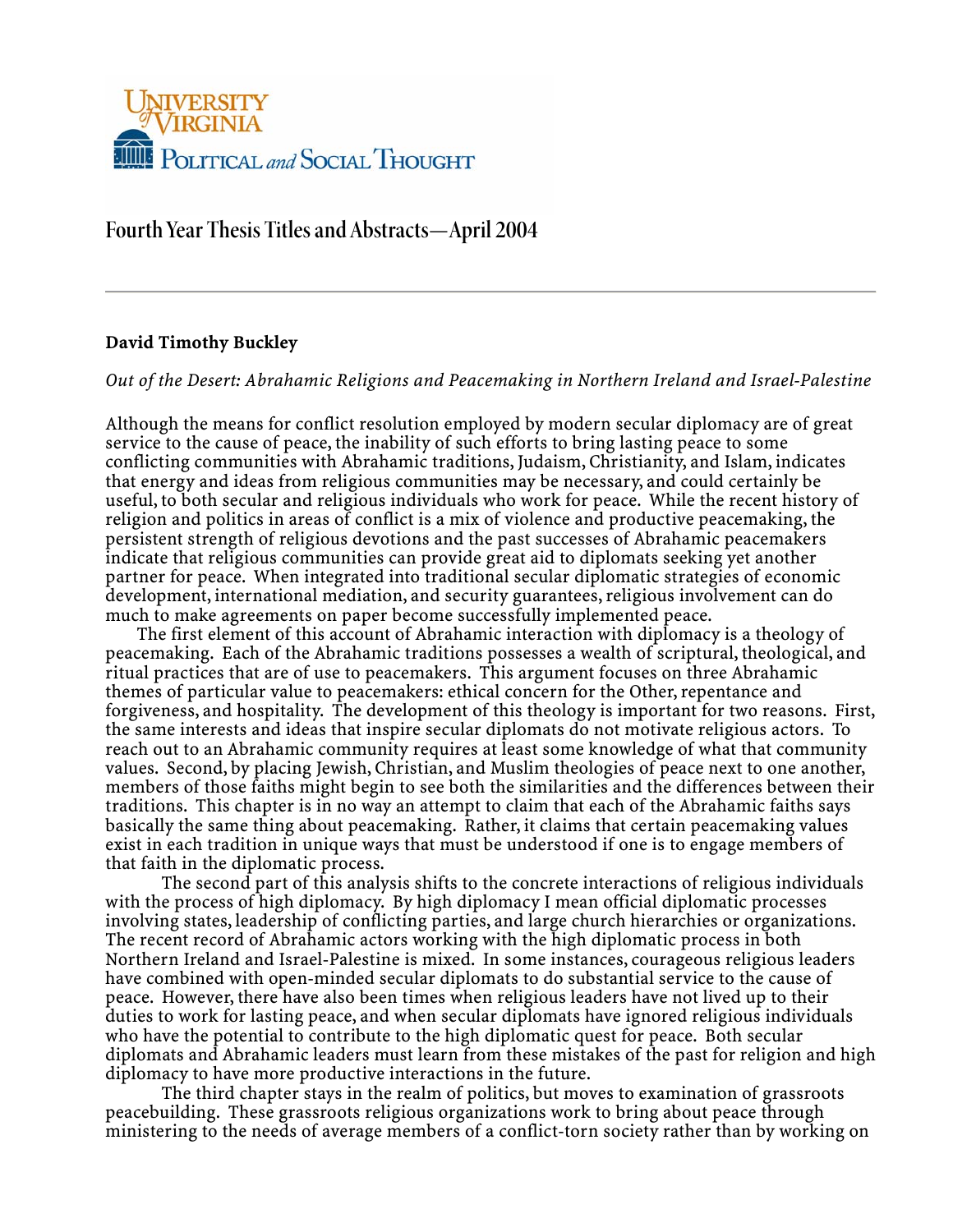high-level governmental projects. While the successes of such grassroots ministry are often impressive and inspiring, these groups are hampered by a lack of professionalism to match their idealistic energy and by an inability to effectively interact with higher-level religious, political, and community leaders. That being said, grassroots peacemaking efforts in both Northern Ireland and Israel-Palestine have made substantial contributions to peace in the past, and can continue to do so with even more pronounced effect in the future.

 After this analysis, it is my contention that calling upon the name of the God of Abraham to save contemporary societies from the wastelands created by ethnic conflict no longer seems so irrational and naïve. Indeed, when so many supposedly rational proposals have failed to bring lasting peace to these societies, the need to call on something beyond the rational understanding of diplomats is almost intuitive, at least to those not blinded by secular prejudices. By continuing to develop new and innovative strategies for acting on these values in situations of conflict and strife, Abrahamic actors can continue to contribute to the complex process of leading broken societies into lush new lands of peace and prosperity.

### **Cerissa Cafasso**

#### *Choosing Silence? Sexual Assault Policies and Adjudication on College Campuses*

I begin with an analysis of influential feminist thinkers. In exploring Catharine MacKinnon, Andrea Dworkin, Camille Paglia, bell hooks, and Martha Nussbaum, I deduce a cohesive feminist theory with which to assess university policies addressing sexual assault and sexual assault adjudication. The three main components of this new philosophy are: developing policy around the needs of survivors; supporting survivors without overemphasizing or forcing vengeance through adjudication; and focusing on education as a means of empowering students to change the acceptability of sexual violence in our culture.

 With this in mind, I assess the University of Virginia and eleven other schools - Duke, UNC - Chapel Hill, Michigan, Texas, Berkeley, UCLA, Brown, Cornell, University of Southern California, Harvard and Virginia Tech. The evaluation is based on four areas: education and prevention; crisis response; investigation and adjudication; and adjustment and counseling.

 At the end of my analysis, I recommend to UVA ways in which it can better support survivors and the community. The University could improve its educational efforts by offering first year students a resource handbook including available services and a general philosophy on the supporting survivors in sexual assault; leadership training through the Leadership 2000 series and as a mandatory part of the Contracted Independent Organizations' appropriations process; and through a pro-active effort on the part of the administration to support organizations working to raise awareness about sexual assault. To improve its crisis response, UVA could develop an advocate network to escort survivors to the hospital after an assault, but, more immediately, more attention could be given to educating students on all of the resources available to survivors. In regards to adjudication, the Dean of Students could improve the Sexual Assault Board (SAB) process by doing long-term follow-up with all parties involved in hearings; and to create a position of "educator" to inform students of the role of the SAB and the deans in the adjudicating of sexual assault. Finally, in terms of counseling and adjustment services, the University could offer group counseling for survivors and friends of survivors; and support organizations seeking to educate students on how to respond to survivors who disclose they have been assaulted.

 I conclude with a response to the construction of the website, "uvavictimsofrape.com." The site seeks to classify sexual assault as an Honor offense, thus having every student expelled from the University who is found guilty of sexual assault. My assessment finds this change would require a stricter standard of evidence given the absolute severity of the punishment, moving the standard to "beyond a reasonable doubt." This change would be to the detriment of survivors as they would be less likely to report cases for two reasons. Students will be less likely to bring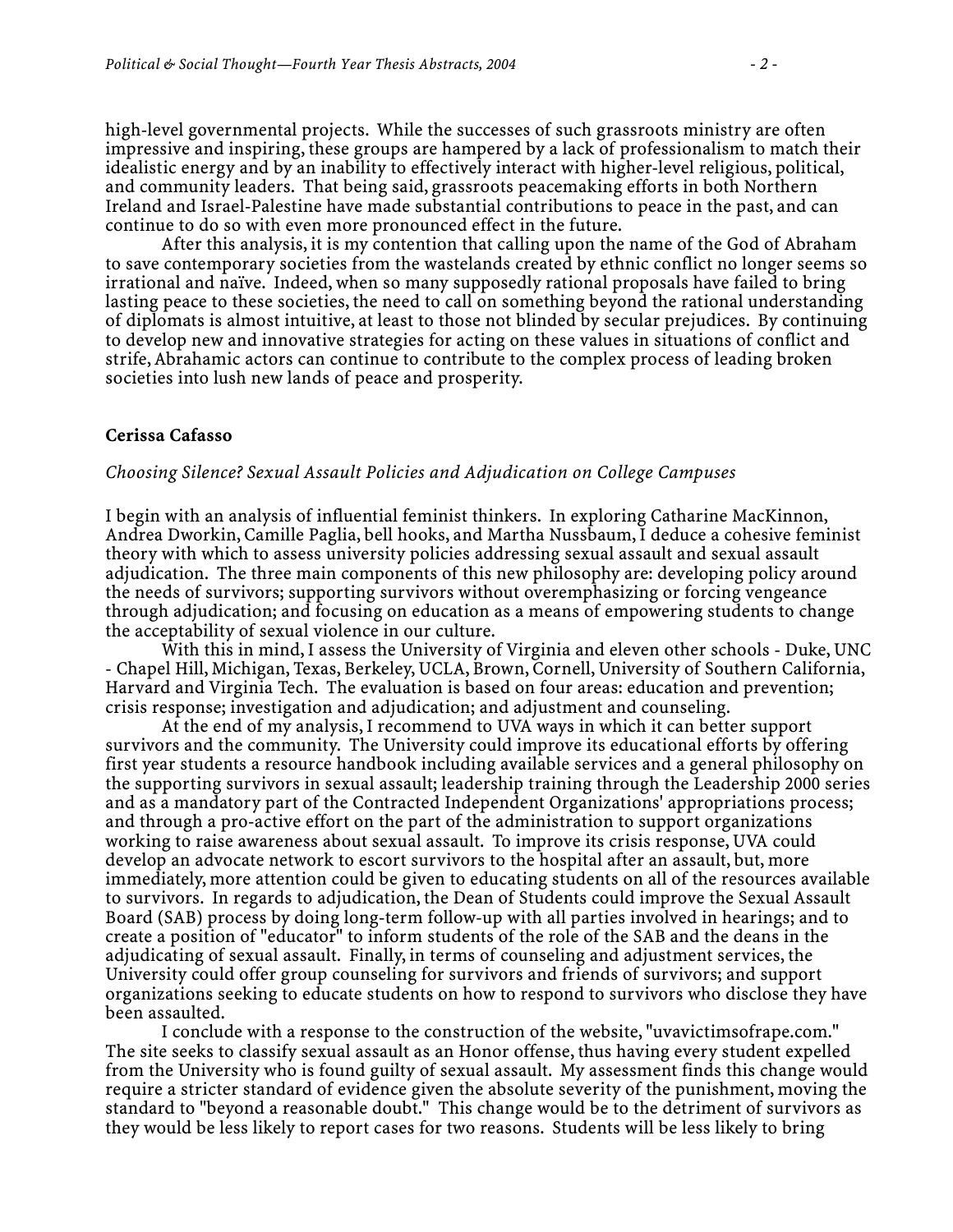forward cases if they know they will be responsible for another student being dismissed from the University, as a great deal of self-blame is associated with sexual assault. Additionally, survivors will find less closure with the stricter standard of evidence as fewer cases will produce a guilty verdict.

#### **Nathan Carl Nagle Damweber**

#### *Regional Crisis, Global Solutions: Charity, Justice, and Law*

*The Impact of Rights Discourse, Theories of Global Justice, and Intellectual Property and Pharmaceutical Patent Restrictions on the AIDS Epidemic in Sub-Saharan Africa* 

Today, over 45 million people live with the AIDS virus, 70% of which reside in developing sub-Saharan African nations. In many of these countries, including Uganda and Rwanda, AIDS rates have reached staggering percentages, adult infection rates reaching as high as 40% of entire populations, while average life expectancies have plummeted as low as 39 years. Although the overwhelming death rates, alone, suffice to bring the scourge to the fore of international discussion, the virus perpetuates political instability, economic volatility, and internal violence in the region. In an age of increasing interdependence and a globalizing international arena, HIV/AIDS, which has no respect for national borders, presents a global problem in need of a global solution.

 I argue, first, that a decent basic minimum of healthcare and provisions for basic public health measures, like right to physical security and minimal economic subsistence, deserve the title of, and recognition as, basic human rights. As reasonably justified demands on an increasingly globalized society, these rights essentially stem from a notion of common humanity and common human dignity, derogation from which is impermissible. Provisions for reasonably adequate healthcare, a notion of universal interest, are necessary preconditions for the enjoyment of all other rights.

 Next, I argue that theories of global justice, advocating for equality of opportunity and equitable redistribution of resources in the international realm, present potent arguments in the fight against HIV/AIDS. Charles Beitz's application of a global difference principle and Thomas Pogge's focus on negative rights and reparations for previous and ongoing harms point out the bases of perpetuation of poverty in the developing world, and provide valuable ammo for proponents of justice over charity.

 I further maintain that the developed world, namely the United States, through establishment of Intellectual Property Rights and maintenance of pharmaceutical company patent laws, has facilitated and perpetuated a wealth gap between industrialized and underdeveloped nations. Stemming from theories of global justice, I argue that the developed world has an obligation, not only to assist the sub-Saharan region in the eradication of the epidemic, but also to reconfigure economic relationships with the developing world. Lack of respect for territorial boundaries from AIDS requires corresponding correlative duties, economic aid inextricably tied to the building and maintenance of just social institutions, from nations with advanced, developed societies, most of which contain a robust pharmaceutical industry.

 Finally, I argue that international negotiation and consensus on human rights and global ethical norms has become increasingly organized into a network of binding international law through the formulation of treaty networks, the principle of jus cogens, and customary law. The developed world, not only morally obligated to assist in the elimination of the disease and building of healthcare institutions in underdeveloped world, also has a legal duty to facilitate the universalization of certain ethical norms pertaining to health and the AIDS crisis.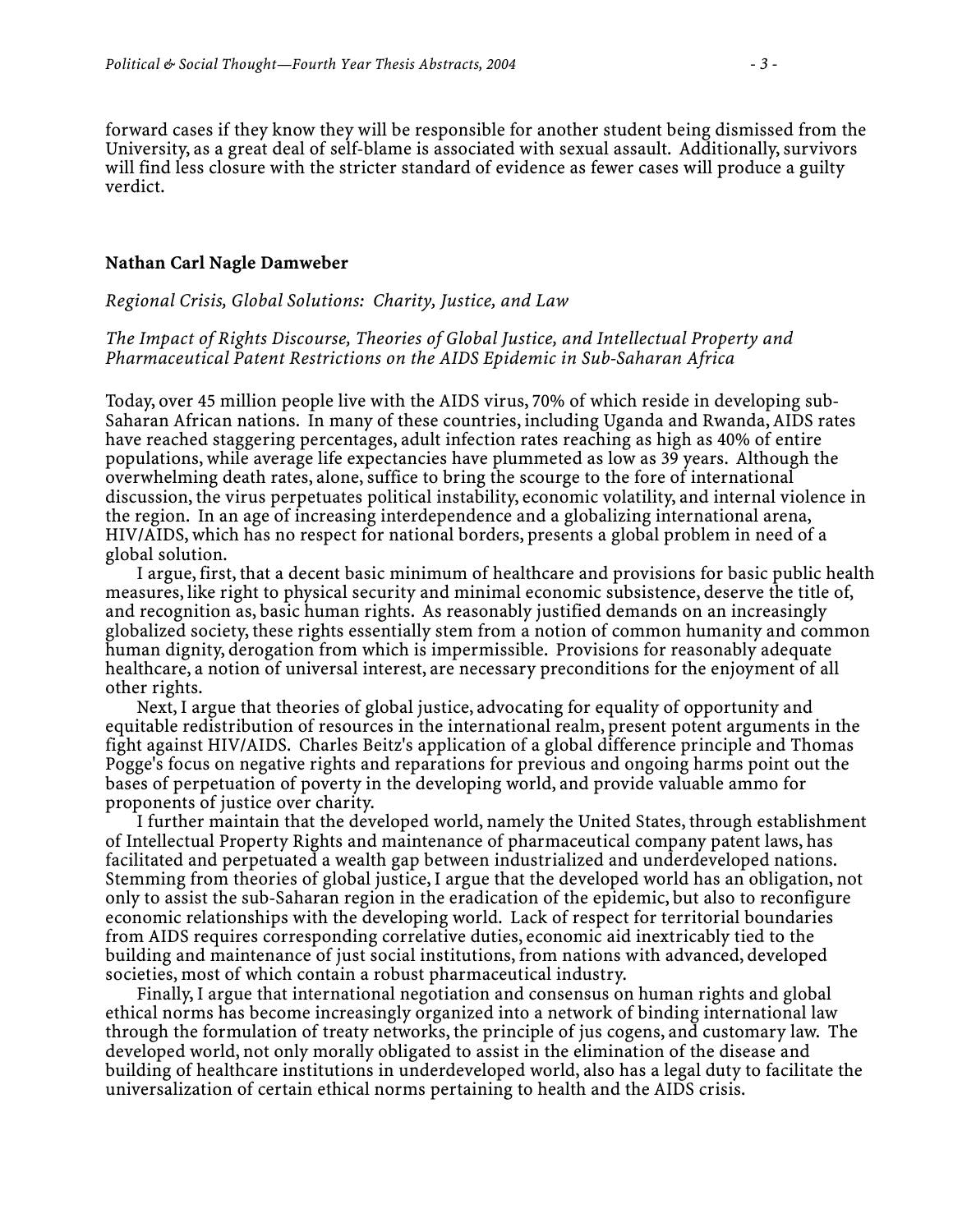### **Sean Kevin Driscoll**

#### *The Last Word on Reading First: Implementing Federal Policy in Local Schools*

The No Child Left Behind Act (NCLBA) has elicited every reaction from happiness to outrage among American parents, educators, and voters. The law attempts to reform public schools by creating strict standards in subject area testing and teacher competency. In order to receive education funding from the federal government, schools must now show annual yearly progress (AYP) towards achievement goals, determined by each state. Additionally, schools must show AYP by every major subgroup of students (broken down by ethnicity, gender, disability, and socioeconomic status) or else become labeled "in need of improvement." Schools that do not improve after several years face a range of progressively harsher punishments under this law, ranging all the way up to the closing of the school.

 While these provisions of the legislation have received the most media attention-and controversy-there is another major part of the law which has largely escaped the spotlight: Reading First. This program provides funding to improve reading instruction for at risk students in kindergarten through third grade. By focusing on early intervention, it hopes to catch at risk students before they fall behind in the critical area of literacy. The federal government, under NCLBA has allocated nearly one billion dollars annually for this program. Money is allotted to states based on the number of families living below the poverty line. From this point on, states distribute funds to individual schools. Unfortunately, because there is not enough money to fund all eligible schools (determined by consistently low reading scores), Reading First uses a competitive grant process to distribute funding.

 Because of its smaller size and intricate regulations, Reading First is the perfect laboratory for examining the larger No Child Left Behind Act. In turn, I have chosen three elementary schools at which to study Reading First at work on the ground. Each school had a different outcome in the process: one received a grant, another applied but was denied, and the third did not apply for funding. By talking with principals, reading specialists, and teachers at these schools, in addition to school district administrators, I obtained a picture of the Reading First application process at each of these three schools. My findings offer an inside look at the implementation of federal policy in local schools.

 These three schools suggest several important problems with NCLBA: first, excessive curriculum centralization at the cost of local initiative; second, an unclear role for school districts, which may overextend their authority; third, a lack of understanding for the time and personnel constraints faced by schools; and fourth, unequal apportionment of Reading First funds. These case studies also reveal a distinct ideological tilt in the legislation towards a business-like model for school performance.

 By listening to the experiences of local schools and addressing these problems, national education policymakers can correct problems in this legislation, gain the support of teachers and parents, and strive towards the goal of leaving no child behind.

#### **Catherine Dunn**

### *Good Citizens, Good Indians: Native American Identity in the Commonwealth of Virginia*

When they came to the land of Powhatan's chiefdom, they planted a colony and named it after their king. They called it Jamestown - a tiny wasteland of an island where British seafarers built a triangle-shaped fort and a church and a town almost four centuries ago. Today the cherished site of "America's birthplace" is a National Historic Park tended with federal dollars and an \$8 entrance fee. Congress has also authorized millions of dollars to honor the 400th anniversary of North America's first permanent English settlement. Planners herald Jamestown 2007 as an international commemoration.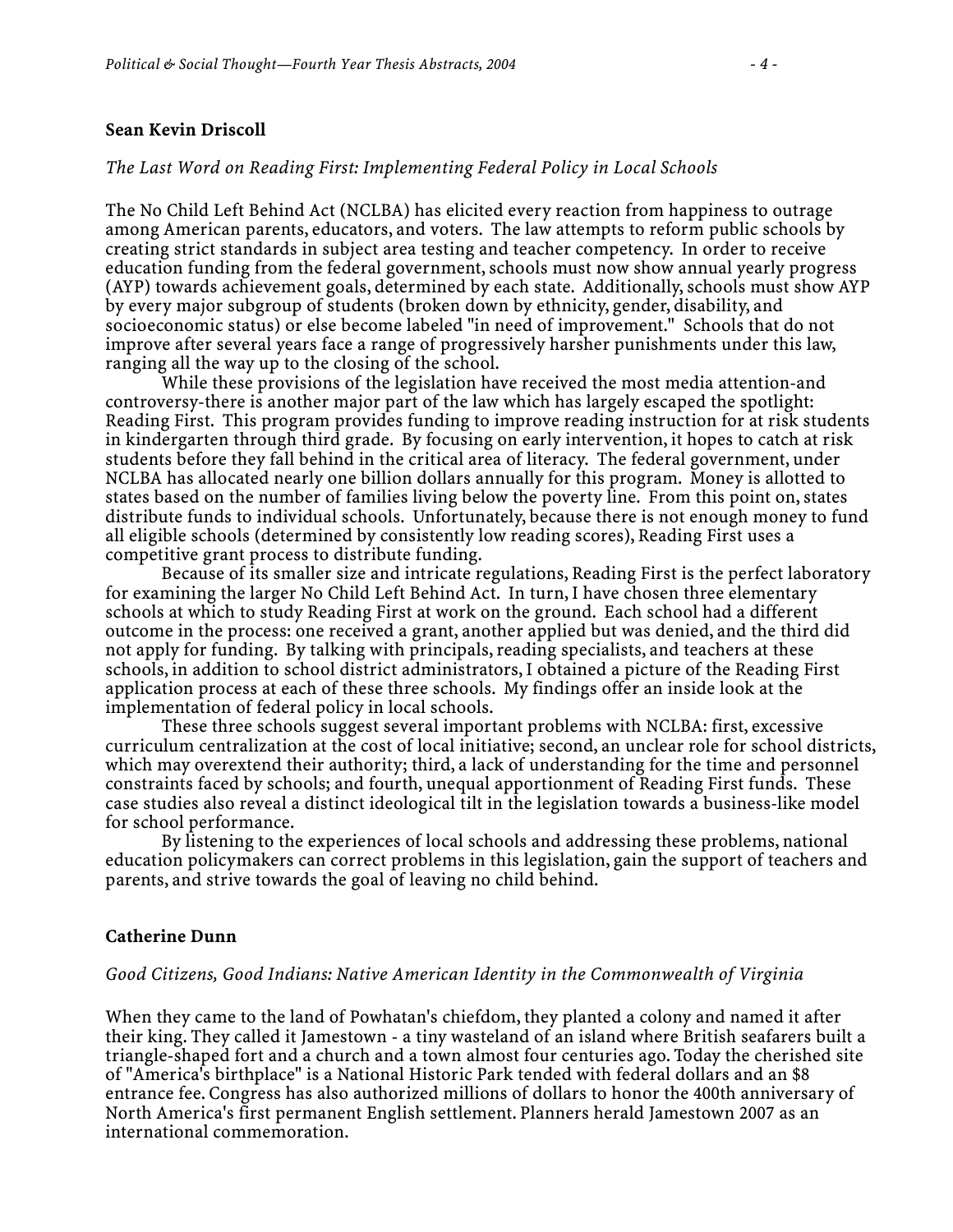The descendants of the people who were already here, however, still wait for the federal government to recognize them. Without the recognition they seek, six Virginia tribes get no grants for education, housing, or health care yet. Ancestors' remains linger in museum custody. The tribes want the United States to acknowledge their heritage: profits from powwows, craft shows, bake sales and yard sales go toward their lobbyist's tab - \$108,000 in 2002. The King William County Upper Mattaponis made about \$200 at a yard sale last summer. The delay has tribal leaders questioning whether they will participate in Jamestown 2007. Some see it as a chance to proclaim themselves to a world audience. Others view involvement without recognition as inappropriate and hypocritical. The conundrum is one Virginia Indians have encountered before: how to stand behind a government that consigns your identity to the shadows.

 This paper seeks to trace the crossroads of Virginia Indian identity and state membership at moments of political and social confrontation in the past 80 years, dating to the passage of the 1924 Racial Integrity Act. I examine 1920s politics leading up to the stricter revision of the Racial Integrity Act in 1930, battles over Indians' World War II draft classification, the 1982-1983 state recognition process, and the current movement for federal recognition. The tensions surrounding these episodes have often required Indians to demonstrate their compatibility as citizens of a state that has wronged them in order to assert the identity they have been denied.

 I discuss seven of Virginia's eight state-recognized tribes, with primary attention to five "citizen" Indian tribes: the Chickahominy Tribe of Charles City County, the Chickahominy Indian Tribe, Eastern Division of New Kent County, the Rappahannock Tribe, Inc. of King & Queen, Caroline, and Essex Counties, the Monacan Indian Nation of Amherst County, and the Upper Mattaponi of King William County. I will also consider the role of the state's two reservationbased tribes: the Pamunkey Tribe and the Mattaponi Tribe, both of whom reside in King William County.

#### **Elizabeth Gould**

### *Does Being a State Mean Never Having to Say Sorry? The Case for Truth Commissions as Institutions of Collective Responsibility*

Truth commissions are a way for a society to respond to past human rights abuses. Unlike other institutions which bring accountability for human rights violations, truth commissions explore aspects of collective responsibility. Many states are using truth commissions, but there are differences in the models that different countries use. The purpose of this thesis is to set forth what truth commissions are and then to explain how they fit into collective responsibility.

 When a state undertakes systematic abuses of human rights, a collective responsibility exists. Individual responsibility fails to accurately account for what happened, because it ignores the larger context in which the abuses occur. The model of a truth commission emerged in Latin America as a response to state-sponsored tortures and disappearances. When a state undertakes policies of torture, collective responsibility exists and to fail to address it would be to abrogate justice. A collective response is also important, because it encourages the reemergence of civil society, which state-sponsored abuse had shrunk.

 The Truth and Reconciliation Commission in South Africa may be the most prominent truth commission, yet it is in many ways different from the traditional truth commission model. Primarily, it focused on reconciliation as well as the other goals which truth commissions attempt to achieve. The Truth and Reconciliation Commission tried to create reconciliation by involving perpetrators of human rights abuses in the truth commission process by offering them amnesty for crimes in exchange for their testimony. Unlike in Latin America where the project was to help civil society emerge, in South Africa the Truth and Reconciliation Commission had to respond to a civil society which was quite active in its support for apartheid.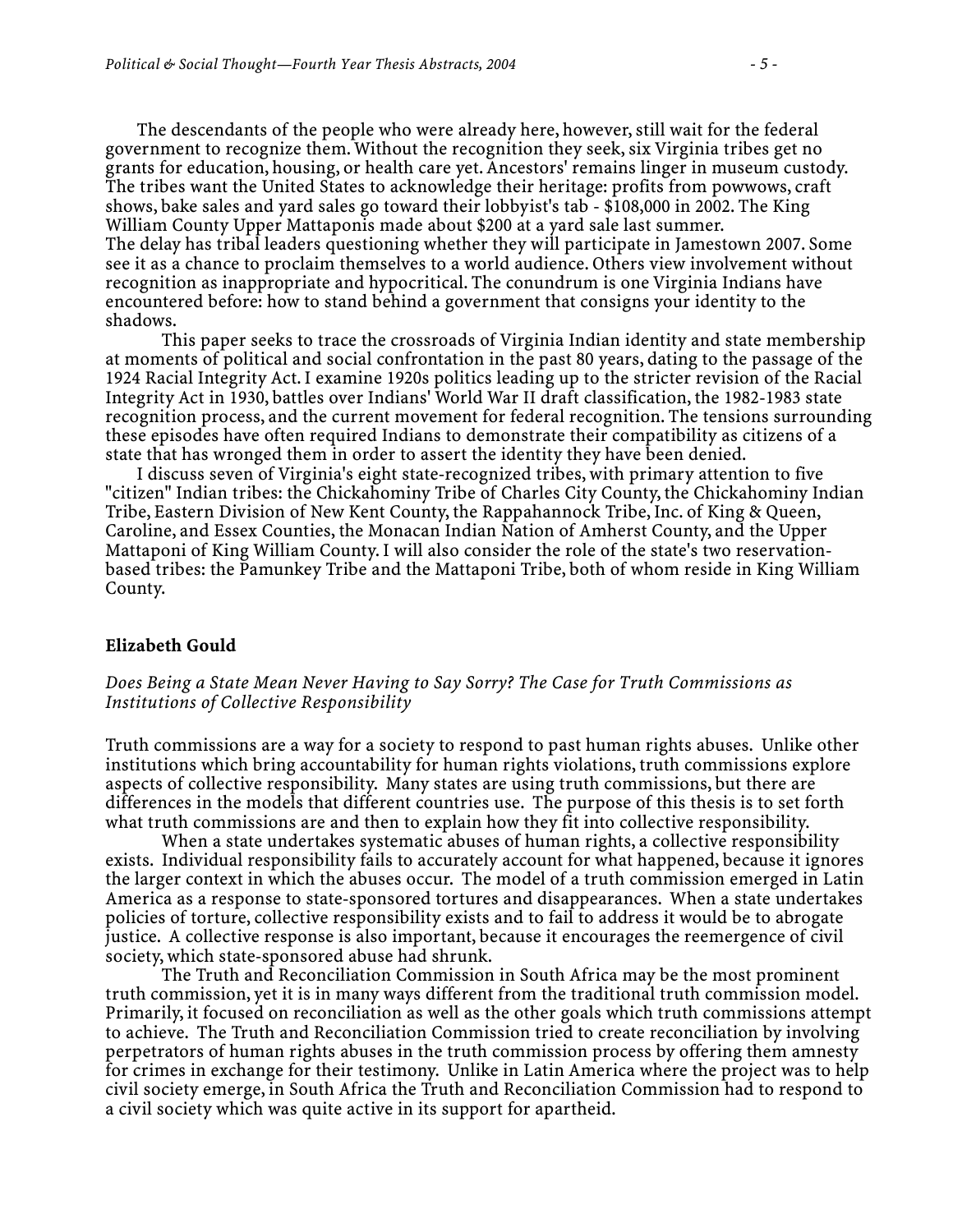Truth commissions are a recent development and before their creation most states failed to respond to past human rights abuses. In the United States, the Civil Rights Movement brought the end of segregation, but it did not respond to the legacy of such segregation policies. Comparing South Africa and the United States shows the difference between a society which chose to respond to its past and one that chose to leave it alone. This comparison serves to reaffirm the argument that states and societies must address their collective responsibility.

 Truth commissions represent a way of tying responsibility to human rights to the collective, which is necessary for the cases when the abuses can be understood as part of a larger program of terror. Understanding collective responsibility is essential for states which are emerging from authoritarian rule and moving towards liberalization, because it offers an opportunity to create a definitive break from the past.

#### **Katie Daly Hamm**

### *Childcare Subsidies for Low-income Families: Considering Children's Needs*

I argue that in the wake of 1996 welfare reform, the developmental needs of low-income children became secondary to the federal government's goal of shrinking the welfare rolls. In the 1980s, the American public perceived welfare recipients as lazy and irresponsible while policy-makers claimed that government assistance undermined work ethic and perpetuated out-of-wedlock childbearing. Subsequent legislative efforts therefore focused on work requirements for poor mothers, resulting in the Family Support Act of 1988 and later, the Personal Responsibility and Work Opportunities Act (PRWORA) in 1996.

 PRWORA effectively ended 60 years of government entitlements and transformed federal cash-assistance into a program focused almost exclusively on maternal employment. The law limited cash-assistance to five years, and punitive measures threatened to reduce benefits for mothers who failed to comply with work requirements. PRWORA also provided work supports for poor mothers, including childcare subsidies. I examine the legislative process that resulted in a drastic overhaul of the 60-year-old entitlement system and suggest that Republican's landslide victory in the 1994 congressional midterm elections and the upcoming presidential election compelled President Clinton to support the popular welfare reform legislation, despite his initial hesitation.

 Despite the fact that two-thirds of people in families receiving welfare in 1996 were children, there is little mention of children's needs in the legislation. Clinton maintained that childcare provisions would protect children from the time limits and sanctions imposed by PRWORA. However, eight years later, just one-third of eligible mothers receive childcare assistance and some mothers report childcare subsidies are minimal considering the high cost of childcare. To assess the success of PRWORA in supporting the developmental needs of lowincome children, I examine the implementation childcare subsidies programs in three states (Virginia, Nevada, and New Jersey). Mothers in these three states report difficulty accessing subsidies, including problems negotiating multiple bureaucracies and reporting standards, and long waiting lists. Preliminary evidence suggests that in some instances, children endure substandard, and even dangerous, care settings. All three states determine eligibility based on the mother's employment status, suggesting that childcare subsidies serve as a work support program. I conclude that childcare subsidy programs in these three states are inconsistent with Clinton's initial goal of serving poor children through childcare subsidies.

 Though federal and state governments failed to provide low-income children with access to quality care, mothers must balance meeting government job provisions with finding adequate childcare. I examine components of childcare quality as defined by early education experts and suggest that while mothers hold some of the same ideals about childcare, financial and time constraints often force them to seek unregulated childcare. Mothers prioritize trust in the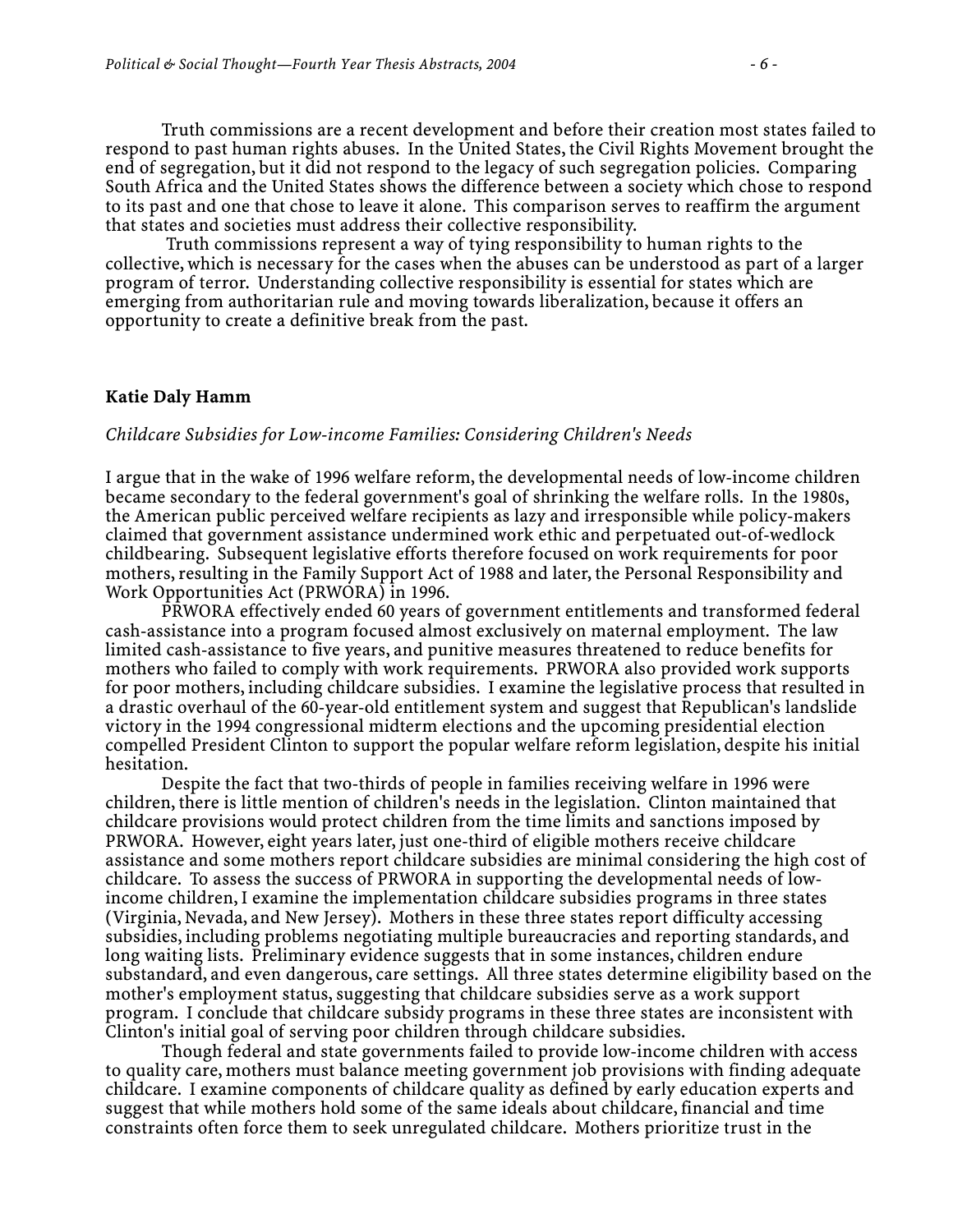caregiver and affordability, but generally lack the resources to purchase high-quality care that provides intellectual and social stimulation.

I suggest that inherent characteristics of the childcare market are not conducive to providing quality childcare to low-income children and that this warrants greater involvement by the federal government. The U.S. has much to gain from an enhanced role of the federal government in providing quality childcare for low-income children.

#### **Brian Hanlon**

#### *The New Generation of Activists: An Analysis of Autobiographical Activist Texts*

I argue that three themes are present in five autobiographical activist texts that I analyzed. The themes are action-resultant-from-beliefs, identity, and community/connectedness. All five articles come from the same compilation of activist texts, Global Uprising: Confronting the Tyrannies of the 21st Century: Stories from a New Generation of Activists. The editors of Global Uprising seek to motivate readers to action based upon their beliefs. The theme of action-resultant-from-beliefs is present in each article. Whether or not the author intended to goad readers to action based upon their beliefs is unknown and irrelevant. The point is that every article has the effect of doing so. Each author makes known their beliefs, beliefs likely to be shared with the target readership, and then details the actions they took because of those beliefs. Some employ journey metaphors to conceptually aid the reader down revolutionary road. Others point out various ways of being an activist, so as not to scare potential activists, who may not wish to risk as much as the authors.

 I borrow Charles Taylor's description of identity, which is "a person's understanding of who they are." Identity formation in a globalized world is complicated and problematic. Traditional forces of home, family, state, etc… compete with advertising, popular culture, and foreign cultures, to shape an individual's identity. As a counterculture, activists often assert alternative activistbased identities, or attempt to rearticulate existing identities, such as a broad human identity.

 Issues of globalization complicate community association as well. The increasing suburbanization of America and loss of public space for some corresponds to the destruction of the community. A term with numerous meanings and interpretations, the term "community" holds differing meanings for the activists analyzed. Emphasizing the connection between issues, and acknowledging the existence of shades of gray is characteristic of much liberal thought. These activists frequently argue for establishing connections between people, and between people and nature. The public/public relationship is stressed, whereas the public/corporate relationship is often denigrated.

 The appendix features a chapter detailing the histories of the Bretton Woods conference, International Monetary Fund (IMF), World Bank, and World Trade Organization (WTO). While not directly relating to my primary inquiry, the activists here discussed often critique, and may physically demonstrate against these institutions. Understanding the evolutions and rationales behind these organizations is important for activists in particular, and anyone interested in globalization in general.

#### **Sarah Hinger**

### *Private Lives, Public Voices: Women's Citizenship in a Post Socialist Czech Republic*

This thesis argues that neither socialism nor liberal democracy has been able to provide for the full equality of Czech women as citizens due to their incomplete address of gender issues beyond the scope of official policy. Firstly, I argue against the concept of transition in analyzing social change, as it cannot account for the complexity of actual existing society and particularly for women, as subjugated members of society, gives a false sense of the relationship between the state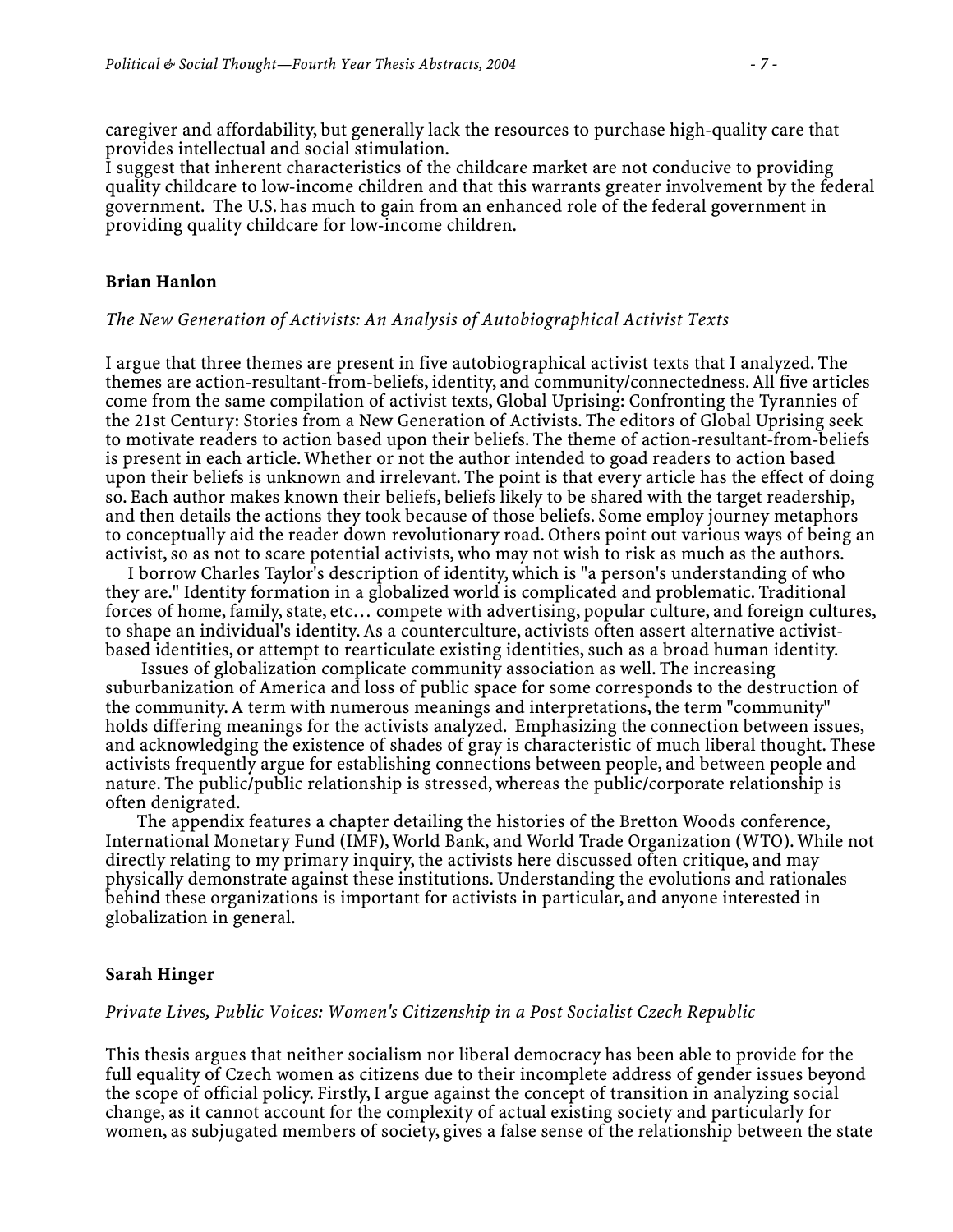and citizens. I argue that looking beyond official ideology and policy at the non-formal spaces of society gives a better picture of a political system's effects on society and of the varied possibilities for agency not directly connected to the state.

 On this basis I show that while socialism treated gender inequality with mixed results, because issues of gender were not prioritized and the sphere of private community and families was largely ignored, many of the gendered outcomes of socialism were integral yet unintended. Women faced a taxing double burden of formal employment and housework, with both ideologically tied to their identities as citizens. Like all socialist citizens, women lacked a sphere of recognized public space within which to express their autonomy. However, I argue that women did develop many important social networks and acted meaningfully outside the dictates of the state within their informal relationships.

 I then briefly outline Czech women's activism within socialist society as both openly against the state in dissident movements, and less visibly, within their families and communities throughout the socialist period. Across these areas, women's activism took on a non-political character focused on support services and the maintenance of normative values within the community. I argue that after 1989, changes in the social structure have relegated women to the private sphere and enforced their identities as nurturers. Women have continued to assert their autonomy through actions that again concentrate in the semipublic space of nonprofit and charity organizations and through their practices within the home.

 Women's citizenship is a complex mediation of both socialist and liberal democratic values of citizenship, as well as the philosophical values of antipolitics developed around the 1989 revolutions. I argue that women's distrust of politics stems from their unique experience of the failure of political systems to truly create universal citizenship and that this distrust can only be dissuaded when their own agency is taken seriously by both outside feminists and their own government. I argue that the eradication of gender inequality will require both the willingness of women to utilize politics and a commitment by the government to solving gender issues, as they exist in their pervasive social form. The first step in this process will be for the government to develop policies that strengthen social institutions at a local level and thus allow for the autonomous voices of all people to affect society. In short, the inclusion of the socialist value of entitlement to basic economic and other provisions can aid liberal democratic society in reaching its proclaimed goal of universal citizenship.

#### **Vicky Ayano Jones**

#### *Understanding the American Hand Out: Examining Access to Healthcare in America*

My project looks at the translation of discourse into action within both the private and public sectors involved with healthcare access in America. My argument is that providing access to healthcare in America needs to be a more comprehensive process, unlike the piecemeal solutions used presently by both the government and healthcare industry. "Handouts" of healthcare, as they are constructed today, are products of American cultural ideology and have created a specific culture of health, health-seeking behavior, and healthcare provision strategies in America. Policymakers and industry leaders must become conscious of the complex process of healthcare in order to plan comprehensively and efficiently. My research proves that comprehensively understanding access to healthcare in America is one of the most important steps that the American society must take to 1) reform the current healthcare policy and 2) make valuable changes in health accessibility and health-seeking behavior in America.

 With a basis in anthropology, this paper seeks to use medical, historical, economic and political research to examine what healthcare access means in America. It explores the idea that healthcare giving and receiving takes place within a context, a socio-cultural framework. It also tries to elucidate the reasons how and why humans are mind-full bodies-more than biological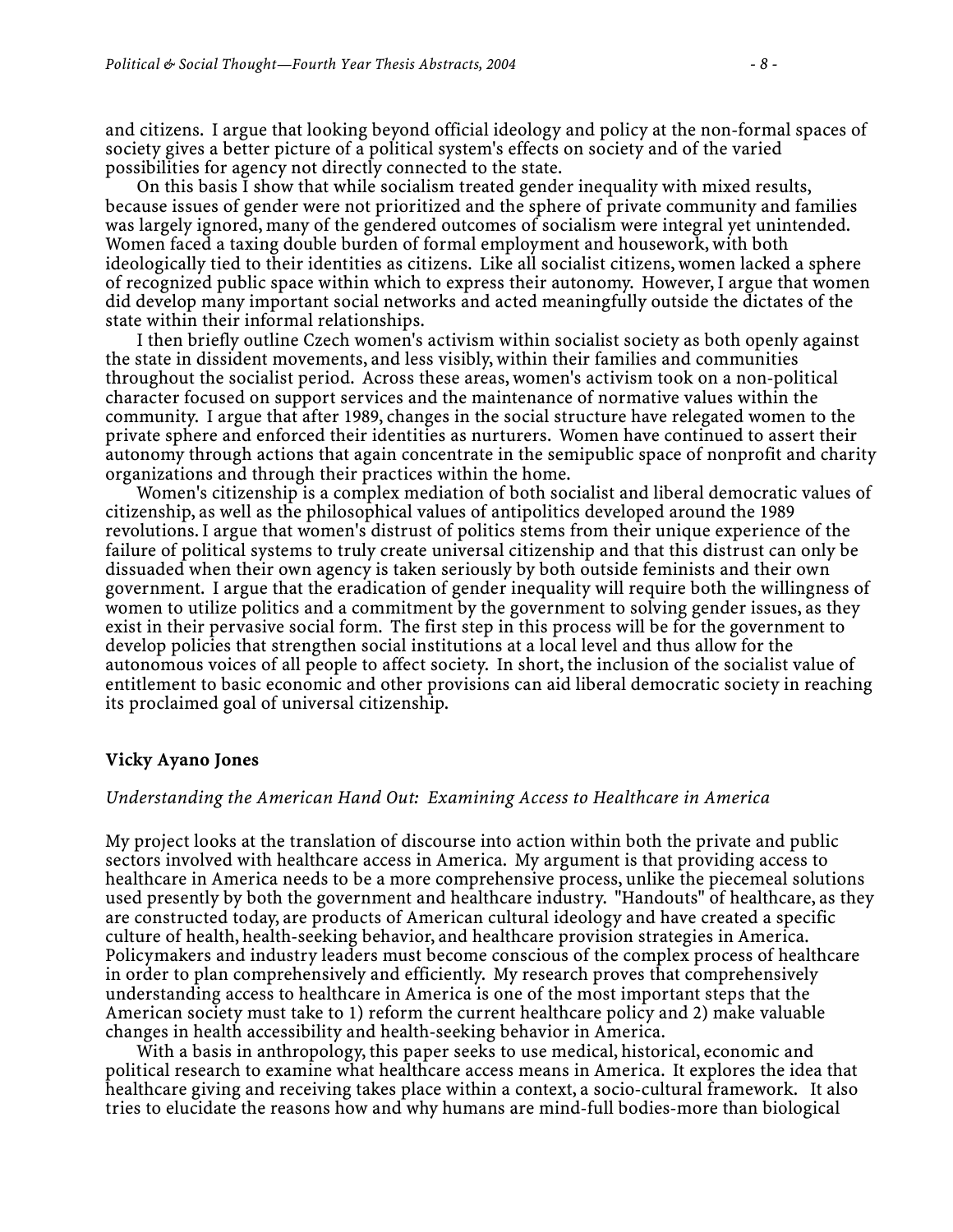vessels that host disease and ailments, and why this fact is important to consider when examining issues of healthcare access in America.

 I discuss the origin of government healthcare institutions and private American healthcare institutions looking at not only infrastructure building but also evolution of cultural ideology. I also discuss the hegemony of managed care in America to show how the market economy has played an important role in the construction of the modern healthcare system and how the commodification of health and healthcare took place in America. Insurance, although very important, is only one determinant of access, however. This paper explores a collection of barriers that hinder healthcare access, from the structural to the cultural but does so in a manner that goes beyond statistics. Part of my analysis of the cultural meaning of access in America is a critical look at healthcare quality and access disparity. This is because access gains significance through indicators of quality and equitable distribution of healthcare.

 Ultimately, I conclude that the question should not be one of America's ability to provide "healthcare for all." My research indicates that the question should be one of the prioritization of quality healthcare provision in both the private and public sectors. The point of this project is not to point a definitive finger but to show a more comprehensive picture of who wields the power within the process of healthcare provision and why. This picture is composed of the connections among cultural interpretations of methodology, ideology, and motivation within the American moral universe as it relates to the healthcare and well-being of the individual.

#### **Ian Marcus Amelkin**

#### *Normative Values and the Conceptualization of the Just American Welfare State*

While proponents of American welfare expansion have normally justified American anti-poverty programs as necessary to meet the most basic needs of citizens in the nation-state, opponents of American welfare couch their arguments against social services squarely in a values perspective; critics argue that the American welfare state is an illegitimate entity that defies the American ideals of Work, Independence, and Individual Responsibility. In this thesis, I offer a response to this conservative critique of the welfare state using the same approach as those who attack it; I offer a conceptualization of a just American welfare state based entirely on the values espoused by the collective conscience of American citizens.

 Emile Durkheim defines the collective conscience as, "The totality of beliefs and sentiments common to the average members of a society [which] forms a determinate system with a life of its own." With this definition as my starting point, I compile and discuss six American value dimensions adapted from Robin Williams, Jr.'s 1969 value list that form the core of the American collective conscience. I explain how the Work, Mobility, Status, Independence, Individualism, and Moralism value dimensions interact with each other within the confines of the American welfare state, and I explain the deep tensions between and within each value dimension.

 Then before offering a conceptualization of the American welfare state based upon these values, I explain how each was affected by the conservative elite's assault on the American welfare state during the 1980s and early 1990s. I explain how the New Right's opposition to welfare used a final value dimension, Ascription, to spread racial stereotypes and false characteristics regarding welfare recipients into the collective conscience in order to undermine the main assistance program, Aid to Families with Dependent Children (AFDC). Ascription is defined as qualitative categories given to citizens on the basis of arbitrary or false qualities and not performance. Recipients were painted by opponents of the AFDC program as shiftless, dishonest, and immoral. The assault on welfare recipients culminated in the Personal Responsibility and Work Opportunity Reconciliation Act of 1996, changing the American welfare state from a means-tested to a work-requirements welfare model.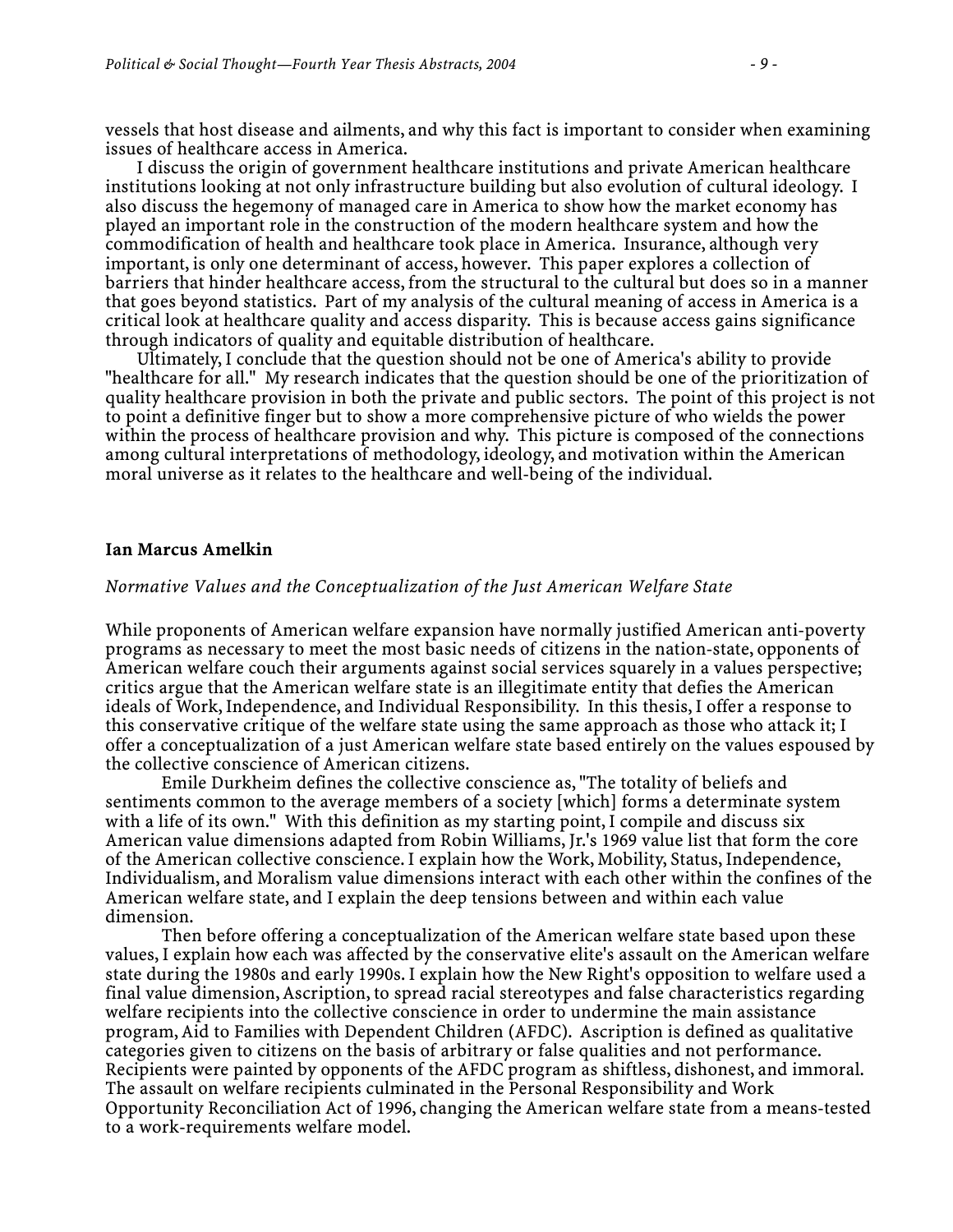I argue that the core American values regarding poverty-reduction and the welfare state remained constant over this period even with this large change in policy; I contend the policy shift resulted from a change in the way Americans viewed the worthiness of those enrolled in anti-poverty programs and not the values behind the programs themselves.

 I offer a conceptualization of the welfare state using these constant core values as the basis for the model. The conceptualization that manifests is based around ensuring work ethic, personal responsibility, and independence for all able-bodied adult citizens, while expanding social services for children and the elderly.

 This thesis allows those favorable to an expansive American welfare state to respond meaningfully using a values perspective long reserved for only the opponents of federal antipoverty programs. The conceptualization of welfare offers a pragmatic and possible model for welfare state reform in the United States in true cohesion with the values of the American collective conscience.

#### **Laura Elizabeth Parcells**

#### *Economics for the New Millennium: Production, Consumption, and Ecological Sustainability*

I argue that the discipline of economics is fundamentally unecological and unsustainable. Because the production model upon which traditional economic theory depends does not recognize itself as a subsystem of the global ecosystem, it is unable to attend to the demands of the environment in an adequate fashion. Rather, traditional economics addresses the environment in terms of abstract exchange value and attempts to assign such values to ecological damage. Because economics does not view natural resources as scare in the long-run, externality calculations intended to internalize environmental costs cannot ever truly represent the damage inflicted by ecologically detrimental manufacturing and business practices. Scientifically, the limited nature of natural resources threatens to undermine future human survival should production based theory not be modified. Despite this, instead of working to move towards ecofriendly practices, the twentieth century has shown massive consumption increases and the implementation of government policies that favor the stimulation of economic growth over ensuring environmental sustainability.

 Through an illustration of the mal-effects of large-scale monocrop agriculture and the pesticide industry that supports it, I demonstrate that the shortcomings of the production model are beginning to manifest themselves in the destruction of many of the world's ecosystems. Because conventional economic theory considers only economic efficiency in shaping its practices, it often externalizes the costs of production onto the environment and human populations of regions in which production takes place. The primary focus of the production model on profit often allows for the use of revenue-enhancing techniques like mass-pesticide use that pose threats to environmental and human health. The damage of these techniques accumulates over time and holds the potential to undermine long-run human survival.

 In light of these facts, I argue that the discipline of economics needs to embrace a new model that recognizes the environment as the system upon which the economy rests. This model views production itself as consumption, and discrepancies between supply and demand are reconciled through the adjustment of demand instead of supply. Instead of viewing production strictly in terms of value added the consumption model views production as a using up of limited natural resources. This new model seeks to move away from highly commoditized methods of human need satisfaction towards a more integrated economy, and aspires to manufacture goods in an energy efficient fashion that does not undercut the demands of the global environment. Furthermore, the consumption model desires to implement tax and government policies that favor an at least partial shift back towards more localized production in order to help ensure corporate responsibility, foster community, and undercut current trends of wealth consolidation.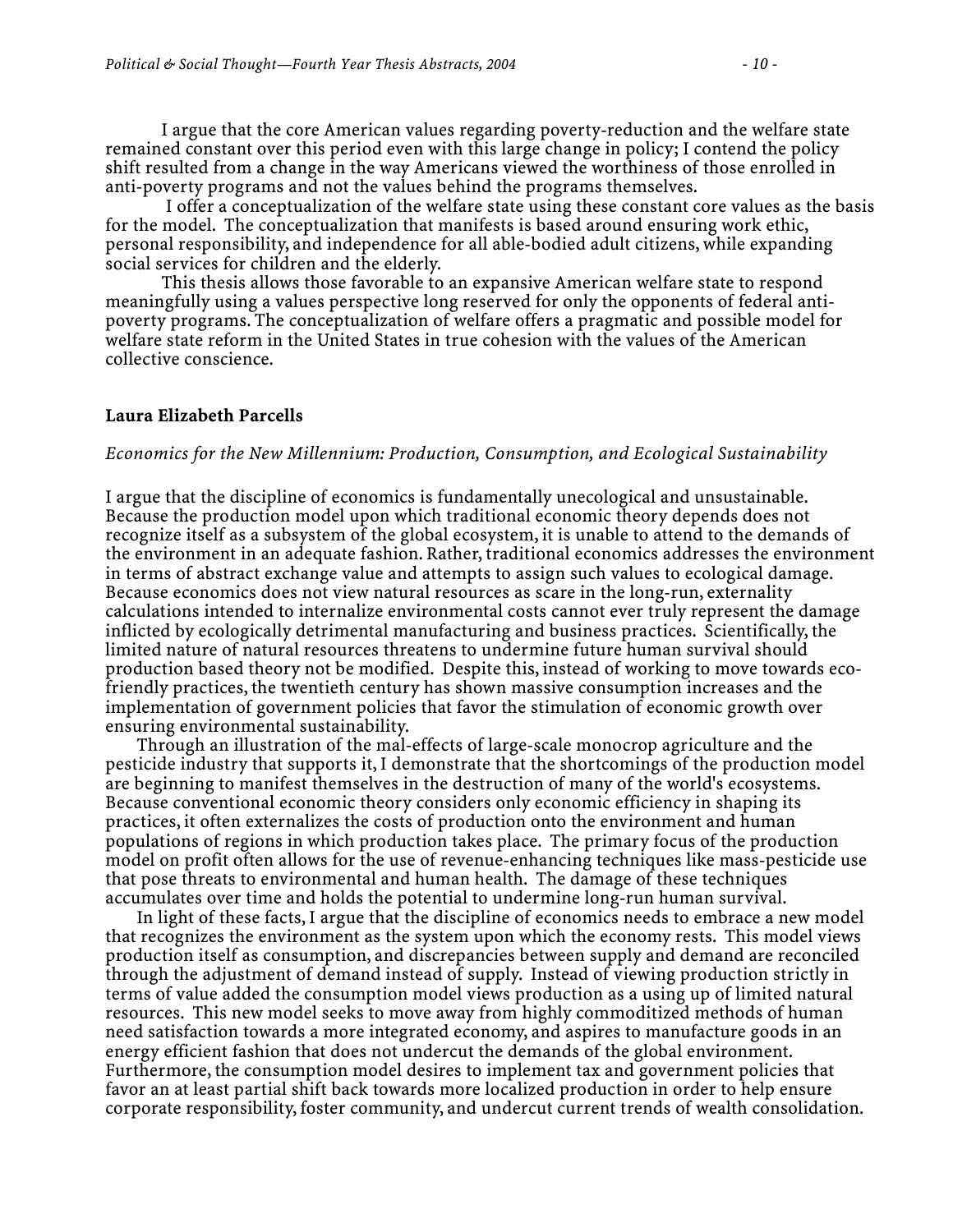Viewed through the lens of a case study on the growth of organic farming, I attempt to document the feasibility of ecologically sustainable production. I argue that due to the pressing nature of ecological concerns, it is necessary to direct more research and development towards eco-friendly engineering and manufacturing practices. It is my contention that the profit motive can remain in tact under a consumption-based capitalist model, and that the decline in corporate profit that would occur under such a model would be reflective of the actual costs of production that have heretofore been externalized under traditional economic practice and theory.

### **Priya Parker**

#### *Student Racial Climate: An Analysis and Assessment*

Most universities in America today value diversity. I define diversity as a situation in which individuals with different social, physical, cultural and intellectual characteristics live together within a community. Schools demonstrate this value through "structural" diversity such as mission statements, minority enrollment rates, ethnic centers, and minority-support programs. While these types of structural diversity are necessary, they are not enough to create a positive student racial climate. Those who want to improve race relations on college campuses must begin focusing on the problem area that is least addressed: student racial climate. I argue that despite the commitment of administrations, most schools experience a negative student racial climate. I define student racial climate as the mutually reinforcing relationship between the perceptions, attitudes and expectations of these groups and individuals and the actual patterns of interaction and behavior between both groups and individuals. I argue that one of the biggest impediments to creating a welcoming student racial climate is the prevalence of racial incidents and issues on every campus, and even importantly the responses they engender.

 I describe the student racial climate at ten "peer" universities nation-wide, including five public and five private schools: Duke University, Emory University, Northwestern University, the University of California at Berkeley, the University of Connecticut, the University of Maryland, the University of Michigan, the University of Pennsylvania, the University of Virginia, and Vanderbilt University. Through a survey of student newspapers between 2000 and 2004, I capture both the reported racial incidents that occurred on each campus, as well as the range of student and administrative responses. I include everything from racial assaults, slurs, and vandalism to black face incidents, racially-insensitive parties, affirmative action debates, self segregation and inflammatory opinion articles. I demonstrate at each campus both the incidents and the types of responses, and illustrate how the responses are perpetuating the problem. I argue that these responses are inadequate because they tend to be: (1) exclusively minority, (2) viewed as not corresponding to the actual incident, (3) decentralized and fragmented, (4) short term efforts that offer only temporary solutions, and (5) missing the point of changing student racial climate.

 Before schools can apply effective interventions, administrators and students need to engage in conversations together to create a common vision for their community. I argue that an ideal student racial climate would be one in which students respect each other, are safe, feel equal, and do not feel restricted to racial and ethnic identities and group formations. Universities should provide safe spaces in which students are strongly encouraged to interact with, learn from, and engage one another. Keeping this vision in mind, goals of an intervention should be to improve student racial climate. Lastly, I create a framework in which I lay out six factors for an effective intervention to improve negative student racial climate. These factors include: (1) student-run and administration-supported, (2) a diverse set of student leaders, (3) a centralized approach, (4) target all students, (5) employ face-to-face interaction, and (6) long term. I argue that universities can and should be models to the rest of the country for improving race relations among groups and individuals.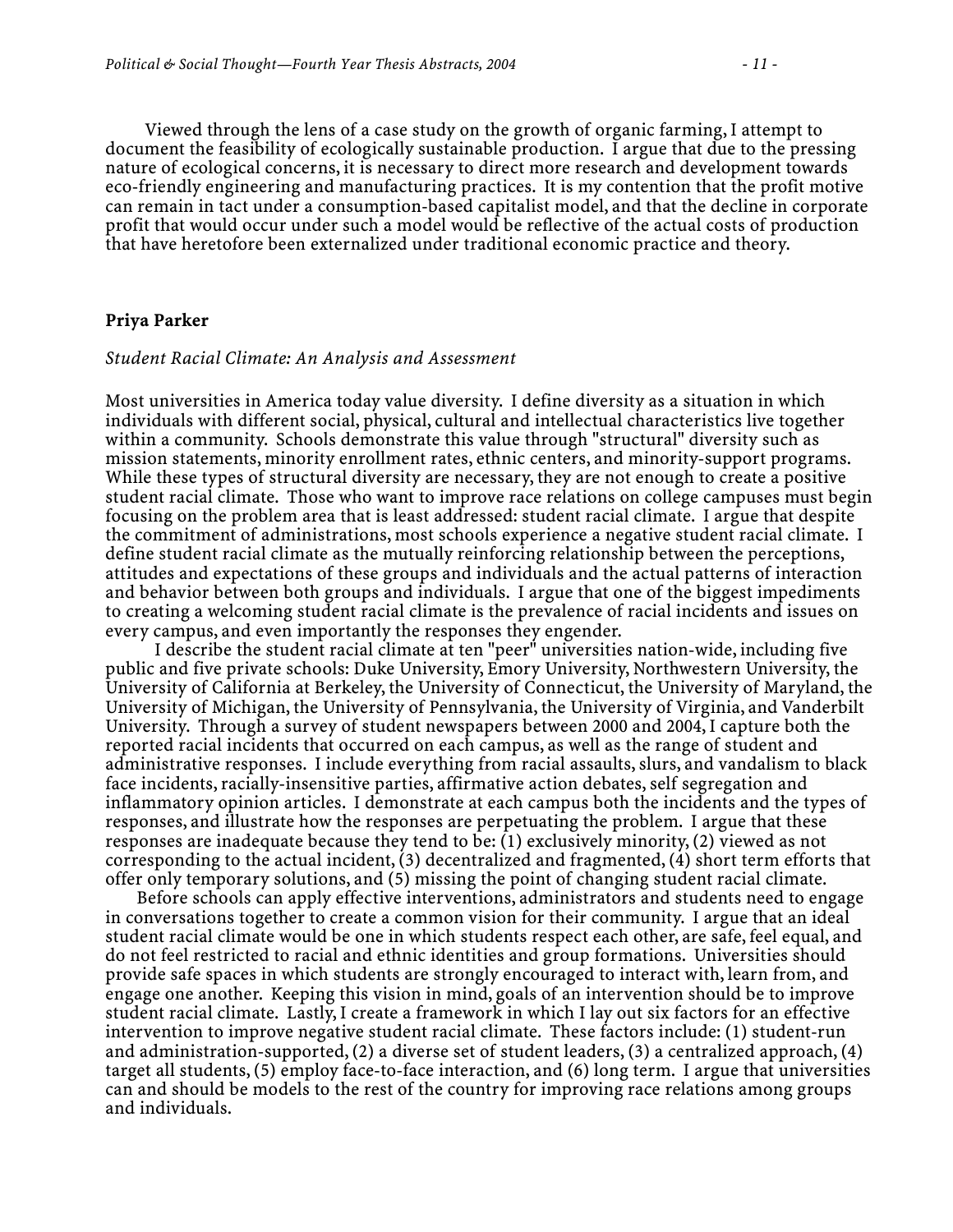### **Nina Anil Patel**

### *A Space for Freedom: The Church and the Left during the Solidarity Movement*

The events during the summer of 1980 at the Lenin Shipyard in Gdansk, Poland present a paradoxical picture. Thousands of workers were striking for the right to form independent unions and the right to strike in a workers' state. What is more, their daily activities of negotiating with the government and talking to the international media were scheduled around evening mass services delivered right in the middle of the shipyard. To Western observes and students examining the Solidarity movement, the involvement of the Church in what should have been a purely secular revolution is puzzling if not wholly out of place.

 However the interaction between these two independent organizations during the brief legal existence of Solidarity as an independent trades union offers several insights into the nature of freedom and possible models for democratic transition. In this thesis, I examine the way in which the Church, despite the Bolshevik dictatorship's aim of complete domination of public life, maintained an independent space for freedom in the form of church buildings. By safeguarding its right to teach the Gospel and recite the liturgy, the Church helped to preserve a public form of association that was impenetrable to Soviet terror and propaganda.

I also examine the way in which the secular Left was able to secure the participation of millions of Poles in strikes across the country by finding a common vocabulary with the Church's teachings on human dignity and hope. Through this mass mobilization, the Solidarity leaders were able to force the communists into negotiations which allowed young Polish workers to have direct participation in the shape of their public life. What I conclude from the example of Solidarity in Poland is that, freedom if it is to have a permanent place in democratic societies, must maintain physical spaces for meetings and interaction and always demand participation in the public political sphere of human affairs. The secular Left is not necessarily the best protector of such spaces given the erosion of public town hall meetings and civic organizations. What it needs is an ally in the project of freedom and public life. The Church, in the case of the Polish example, has proven that it can be such an ally.

### **Bilal Qureshi**

### *Discrimination, Disadvantage, and the Disturbances: The Bradford Riots and the State of British Multiculturalism*

In the wake of 2001's violent race riots across northern England, it is evident that addressing the issue of multiculturalism and assimilation is a critical burden for contemporary British society. As the destruction caused by the riots clearly demonstrated, there is an increasing tide of resentment and distrust brewing within the new British-born generations of minority immigrant communities. Consequently, many Britons strongly feel that it is the government's shortsighted and inconsistent polices toward minority communities that are accountable for the lack of integration and understanding among ethnic communities in Britain. My thesis aims to explore this relationship between policy and practice in the field of multiculturalism and ethnic relations in contemporary Britain.

 Through a detailed historical analysis of how the British Parliament and the Home Office have addressed the issue of racism and immigration over the last fifty years, I identify an ideological definition of multiculturalism as provided by British policymakers. How have the political attitudes toward immigrants from former British colonies and protectorates evolved during this time? While early administrations viewed the influx of immigrants from Africa and Asia with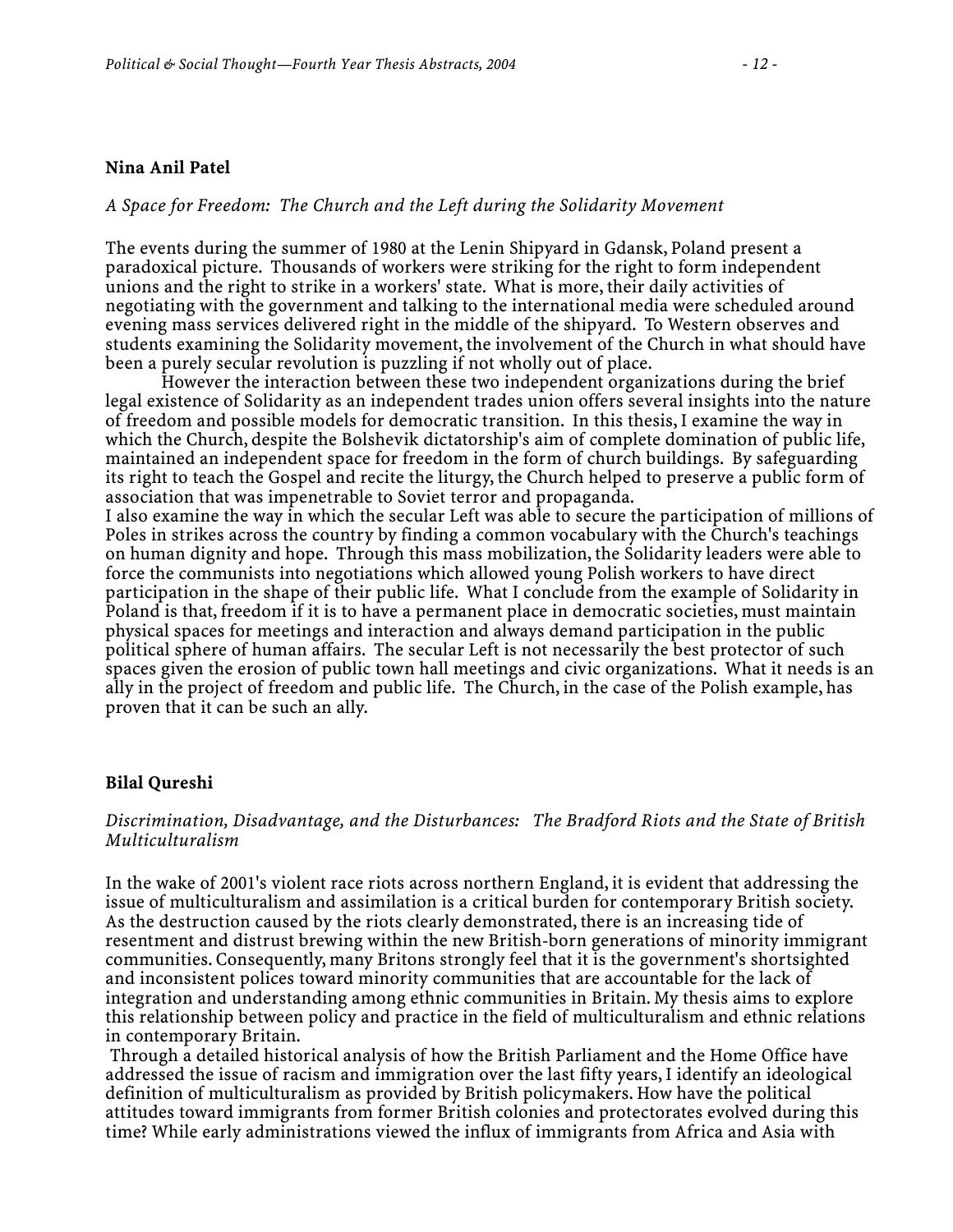hostility and suspicion, contemporary politicians in both the Labor and Conservative parties regularly commemorate the contributions of minority Britons and the resulting development of a new 'multicultural' Britain. However, judging by the sustained pattern of racial discrimination and violence against black and ethnic Britons, this political rhetoric falls short of reflecting social realities in contemporary Britain.

As a result, while the first portion of my thesis evaluates the shifting political paradigms in the field of multiculturalism and ethnic relations, subsequent chapters offer a detailed account of the social experiences of one ethnic community - Muslim immigrants in Britain. I have chosen the Muslim community since it has been the focus of much of the debate over discrimination and integration. In addition, the 1989 riots over Salman Rushdie's The Satanic Verses and 2001's race riots in predominantly Muslim towns in northern England serve as two pressing examples of the ethnic rifts across Britain. By drawing on personal interviews and sociological studies, I assess whether attempts to integrate minority communities have succeeded or failed. Through this analysis, I seek to determine the extent to which British policymakers are attuned to the experiences and resulting grievances of traditionally segregated and economically marginalized communities.

By comparing the theoretical and political discussion over multiculturalism with the social and economic experiences of one community at the center of this multicultural project, I hope to present a clearer picture of Britain as a multicultural society. Is it really possible to evolve from a traditionally homogenous society into a thriving and open multicultural environment? What does it mean to be British today, and can Muslims or other ethnic minorities ever really become 'British?' Are the government policies that are designed to uplift and incorporate British minorities into mainstream society succeeding in their aims or offering a temporary and surgical solution to a much deeper social issue? My thesis concluded by discussing the potential future of Britain as a multicultural society given the existing ethnic conflicts.

### **Guru Basava Raj**

### *Towards Greener Pastures: Government Payments, Social Welfare, and the Rise and Fall of Market Distortions in United States Farm Policy*

Beginning in the early 1920's, the US government identified what it dubbed the 'farm problem,' characterized by steady consolidation in the farm sector and marked reductions in farm profits. Over the course of the next decade, the federal government developed an agricultural policy that sought to provide increased financial support to farmers and greater price stability in farm commodity markets. Though it was initially hoped that these policies could be temporarily enacted during the depression period of the 1930s to solve the farm problem, such resolution never occurred and government interventions in agricultural markets have existed in one form or another ever since. In its various efforts to boost farm incomes the federal government has experimented with price stabilization, target pricing, acreage set asides, deficiency payments, and marketing loans, to name a few.

 Yet these policies, over the course of the seven decades during which they have been enacted, have failed to inject any type of fiscal solvency or stability into farm commodity markets. This thesis details why government interventions have been both inefficient and unsuccessful in their attempts to aid the farm sector. Using the language of free-market analysis, I critique the way in which American agricultural policy has affected both producers and consumers in the markets for agricultural goods. The magnitude of these effects is calculated using producer and consumer surplus, which, when summed, yield an aggregate measure of social welfare.

 I find that in numerous instances, government interventions have actually aggravated the farm problem by inducing overproduction, artificially inflating prices and inefficiently distributing welfare enhancing payments to farmers. Though the most inefficient government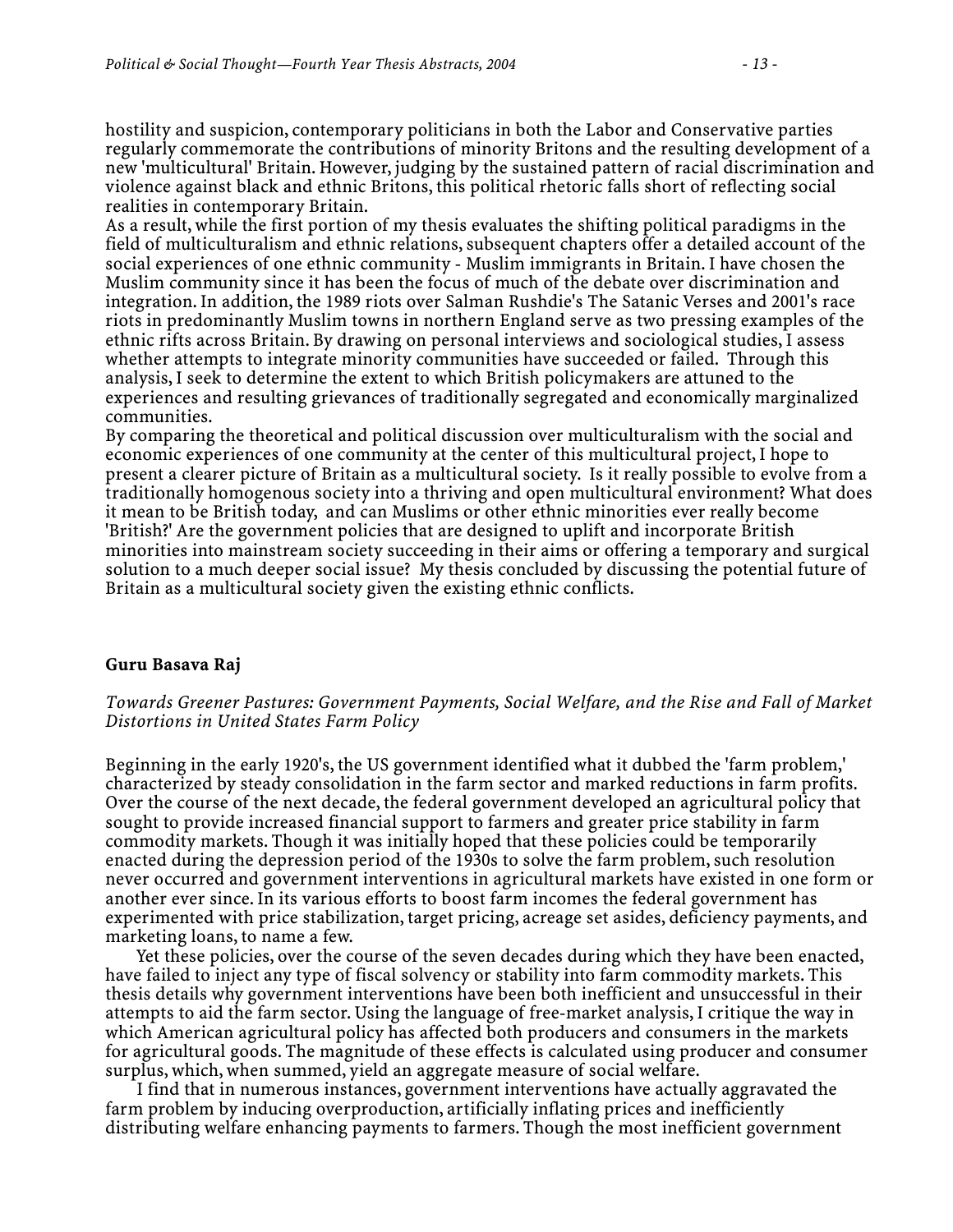policy interventions were done away with when direct farm subsidies were decoupled from commodity production in 1996, marketing loan and loan deficiency payments maintained in the 2002 farm bill still cause net social welfare reductions.

 The record expansion of global agricultural markets that purchased US goods in the mid 1990s further amplified the effects of inefficiencies in US commodity policies to a world scale. By training a lens on US agricultural export policies, looking particularly at the coupling of commodity credit loans to US export purchases and crop dumping provisions in food aid programs, I point out trade distorting practices that reduce aggregate global welfare and inhibit the development of sustainable export markets that show potential for absorbing continuing increases in American crop output.

 In spite of inefficiencies and overall social welfare reductions, specific agricultural policies remain in practice today thanks to the influence of an active farm lobby that seeks economic rents afforded it through government programs. In its structure of subsidies, price support systems, and land conservation programs, American farm policy as dictated by the 2002 Farm Bill benefits a numerically small special interest that commands marked political clout at the expense of the welfare of the American taxpayer, the American consumer, and, ultimately, the American farming sector as a whole.

#### **Luke Smiley**

#### *In Pursuit of Happiness: Chasing after the American Dream*

The idea of the "American Dream" is so fundamental to the history and current culture of the United States, that it is inextricably woven into the fabric of the American psyche. The history of the United States is filled not with noblemen fulfilling their natural duty, but with self-made men, succeeding due to nothing more than their abilities, and more importantly, their work ethic. Ben Franklin, Andrew Jackson, Andrew Carnegie, Babe Ruth, Bill Gates and Bill Clinton all serve as historical and living proof that "in America, anything is possible." Their success, and the culture of unlimited potential that they represent, inspires generation after generation of Americans to seek out a life that is in some way better than what they started out with. We as Americans generally accept this version of the American Dream without questioning how our culture and the Dream have changed over the centuries. We accept that the American Dream is a good influence that drives us to be more successful and happier than we would be otherwise. And yet, what exactly is the American Dream in today's society, and how does it affect our culture?

 I argue that the ideals of the American Dream date back to the enlightenment theory popular in the Colonies during the revolution, and the early stages of the United States. In particular, the idea of the "indefinite perfectibility of man", and the belief that Americans could create better lives for themselves, and a better future for the country. I then analyze The Great Gatsby, to show how these inspirational ideals can also set a trap in that they inspire people to have unrealistic dreams, and insatiable hopes.

 Having looked at ways in which the American Dream can lead people to depression, I then seek to explain how and why this tends to happen. First I look at the idea of success in America: both how hard it is to be successful in the eyes of the greater community, and how even those who do achieve success, and are the envy of the masses, are all too often distinctly unhappy.

 This leads to the question of what is happiness, and how does one attain it. I explore this question by focusing on the theories of Sigmund Freud and Abraham Maslow, which help to explain why Americans are often no "happier" than people with far less political and economic freedom. I also argue the American thought and the ideals implicit in the American Dream actually prevent us from being "happy" by teaching us never to be content with what we have. Here I look at the way in which a constant drive for something better stands at odds with the general concept of happiness, which must involve some aspect passive contentment.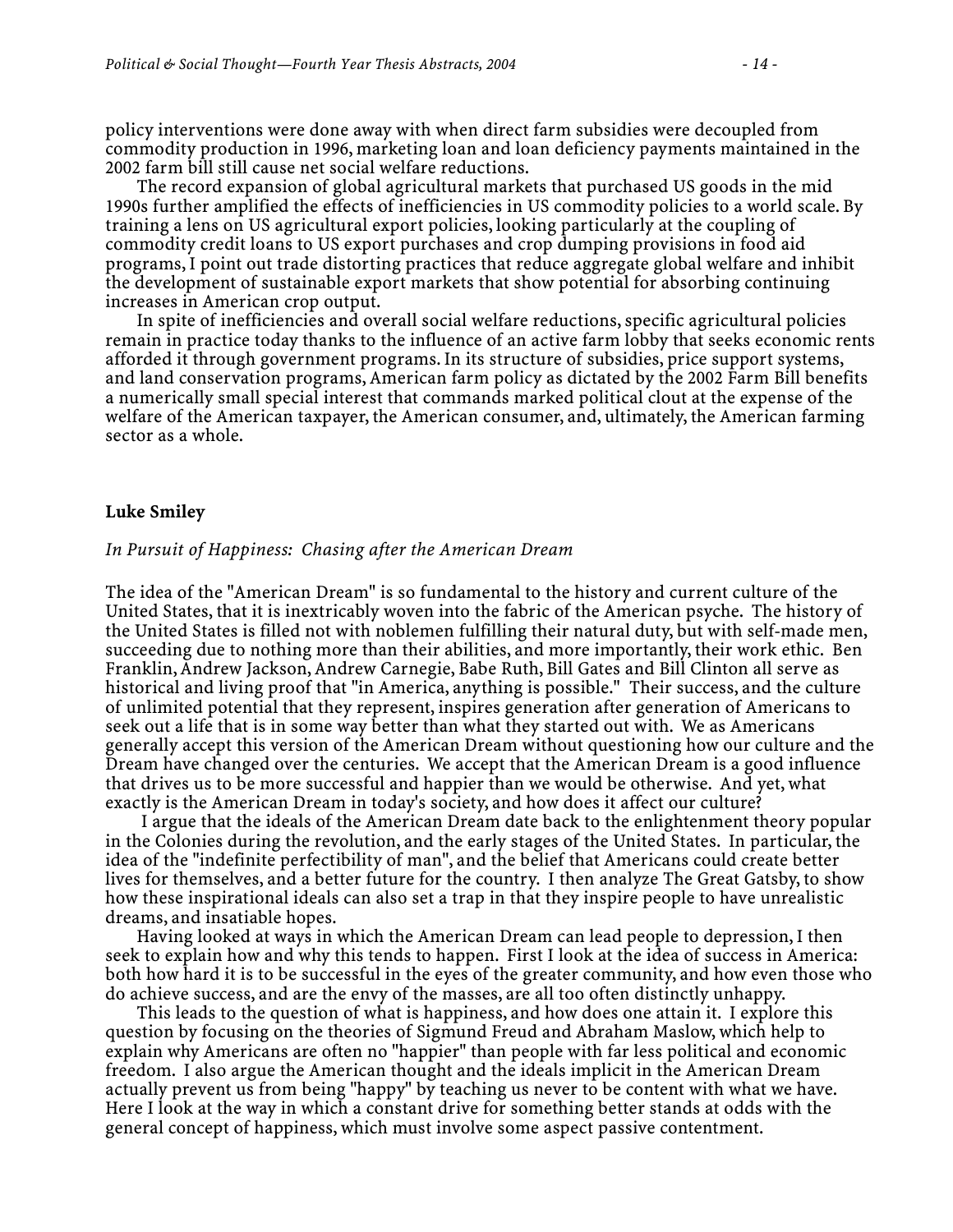I then argue that these problematic characteristics of American Culture have been amplified over the course of the last century, particularly due to the breakdown of community ties, and the shift towards a more individualistic society. Finally, I focus on the concepts of materialism and entitlement as two factors that have played a large role in the transformation of the American Dream from an inspiration into a burden.

### **Kristin Carroll Tracz**

### *Implementing Goals of Poverty Alleviation and Sustainable Development: The World Trade Organization and China*

Given the stated goals of the international governmental system, I argue that an international system of peace and prosperity for the global population depends on a cooperative effort between inter-national governmental institutions and individual nations. Examining the World Trade Organization (WTO), I evaluate the discrepancy between the stated goals of facilitating poverty alleviation and sustain-able development by promoting free trade; and reality of the narrow definition of economic development advanced by the WTO. By expanding the current conception of economic development to account for social implications of free trade and marketization, the WTO will be better able to lead its Members towards realizing the greater goals of a global higher standard of living.

 In exploring the admission process by which a country joins the WTO through the accession of the People's Republic of China (2001), I evaluate the internal structures set in place to ensure compliance with WTO agreements in an international and domestic context. I argue that the rule based system guiding WTO Members requires Members to implement policies of compliance with the total international governmental system, including the United Nations. Such a comprehensive, multilateral system of government is the only means to achieving the goals established by the international community to alleviate global poverty and raise the standard of living for all the world's poor.

 I examine the limits of bilateral negotiations as a means of achieving such global goals by assessing Sino-American bilateral relations under the Bush and Clinton administrations. The substantial shifts in policies resulting from domestic political pressures and leadership changes explain the inability of bilateral negotiations to secure consistent, rule-based policies on global issues such as rights and development. Such a framework, vulnerable to the changing demands of each country's domestic political landscape, is not the proper avenue to negotiate the definition and enforcement of the social implications of economic development.

 Having established the superiority of multilateral institutions over bilateral negotiations in matters of global development, I examine the connection between trade and poverty. While trade growth often leads to a long term reduction in overall poverty, implementation of trade measures almost guarantee the incurrence of significant short term adjustment costs. Some costs, particularly as they affect the existing poor, ought to be ameliorated by a cooperative effort between international institutions and domestic policies. Issues such as the rampant spread of HIV and rise in the sex industry illustrate economic issues that incur significant social implications. The UN Millennium Development Goals, supported by the larger international community of nations, establish a framework for achieving tangible results in the international campaign against poverty and extending the benefits of global development to all nations.

 The recent protests erupting throughout the world and the general discontent among Member nations with the ability of the WTO to include non-economic costs of development illustrate the need of the WTO to expand its conception of development. For the WTO to remain a relevant part of the global governmental system, free trade and marketization must be demonstrably working towards the greater goods of poverty alleviation, sustainable development, and a better quality of life for all people.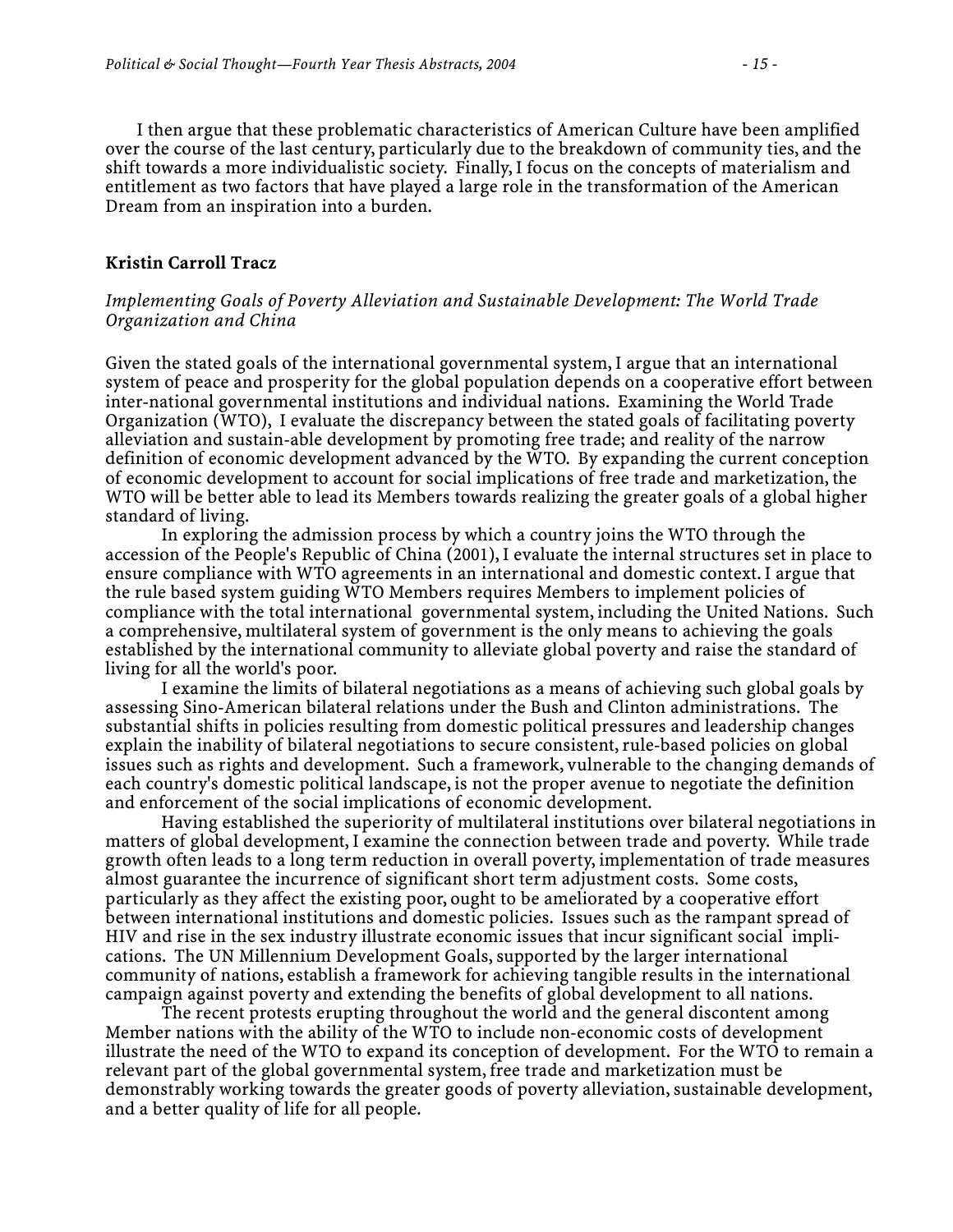### **Luke Wagner**

### *U.S. Foreign Aid After the Cold War: Accounting for its Ineffectiveness*

 The foreign aid system has been sharply criticized in recent years, and U.S. foreign aid is implicated in those assessments. Aid officials and institutions maintain that they have brought about great improvements in developing nations, but the high levels of people living in extreme poverty indicates that aid has been largely ineffective in securing development. This study considers one component of the international aid system: U.S. bilateral aid administered through the United States Agency for International Development (AID). The study is concerned with humanitarian and development assistance and not economic or military aid. I argue that AID has been ineffective as a means of promoting development in poorer nations because it has been overburdened by the pursuit of too many objectives. There are three primary justifications for aid: national security, economic interests, and humanitarian principles. However, there are not enough resources to pursue all three, and only the humanitarian approach is genuinely concerned with development.

 I begin by assessing the most salient criticisms of the international aid system and provide justification for continuing to advocate for foreign aid rather than call for its elimination. The potential aid can have in offsetting the negative impact of markets and the challenges associated with development are too great to abandon it. However, in order to unleash this potential reforms of the system are necessary. In particular, aid must be driven by humanitarian objectives rather than donor interests and there must be greater accountability in all aspects of the aid process.

 I frame my discussion of U.S. bilateral aid in terms of the foreign policy motivations that ultimately dictated its programs. After the Cold War, the Clinton Administration announced the policy of democratic enlargement, which called for U.S. involvement abroad to assist emerging democracies-but only when American interests could be secured. At the same time, Congressional disaffection with the U.S. aid program led to severe reductions in its funding throughout the 1990s. Moreover, there were increased demands on the programs that were employed and AID became overburdened by Congressional earmarks and special requests. These actions were intended to better orient AID to securing American interests, further undermining development efforts.

 Finally, this study looks at the changes in U.S. foreign aid that have been initiated by President Bush. The establishment of the Millennium Challenge Account (MCA) marks the first major change to U.S. aid since the Foreign Assistance Act in 1961, which established AID. The MCA's potential in addressing the failures of past aid programs is great, but so, too, is the possibility that aid will continue to be overburdened as national security as been reborn as the primary justification for U.S. foreign aid.

### **Mary Catherine Wellons**

### *"Mediated" Communication: Mass Media and the civil rights movement in Danville, Virginia in 1963*

This paper seeks to isolate a specific civil rights movement in Danville, Virginia in 1963, study the locale and its people, and then examine closely the way in which various forms of mass media impacted the entire community. Did mass media impact or change the attitudes and opinions of the community in Danville? I ultimately conclude that mass media critically aided the process toward dismantling segregation in Danville by facilitating a "mediated" communication across racial boundaries. Despite the difficulty in showing a causal relationship between mass media's effects and social change, I conduct a careful study of the news media and the public's response to it.